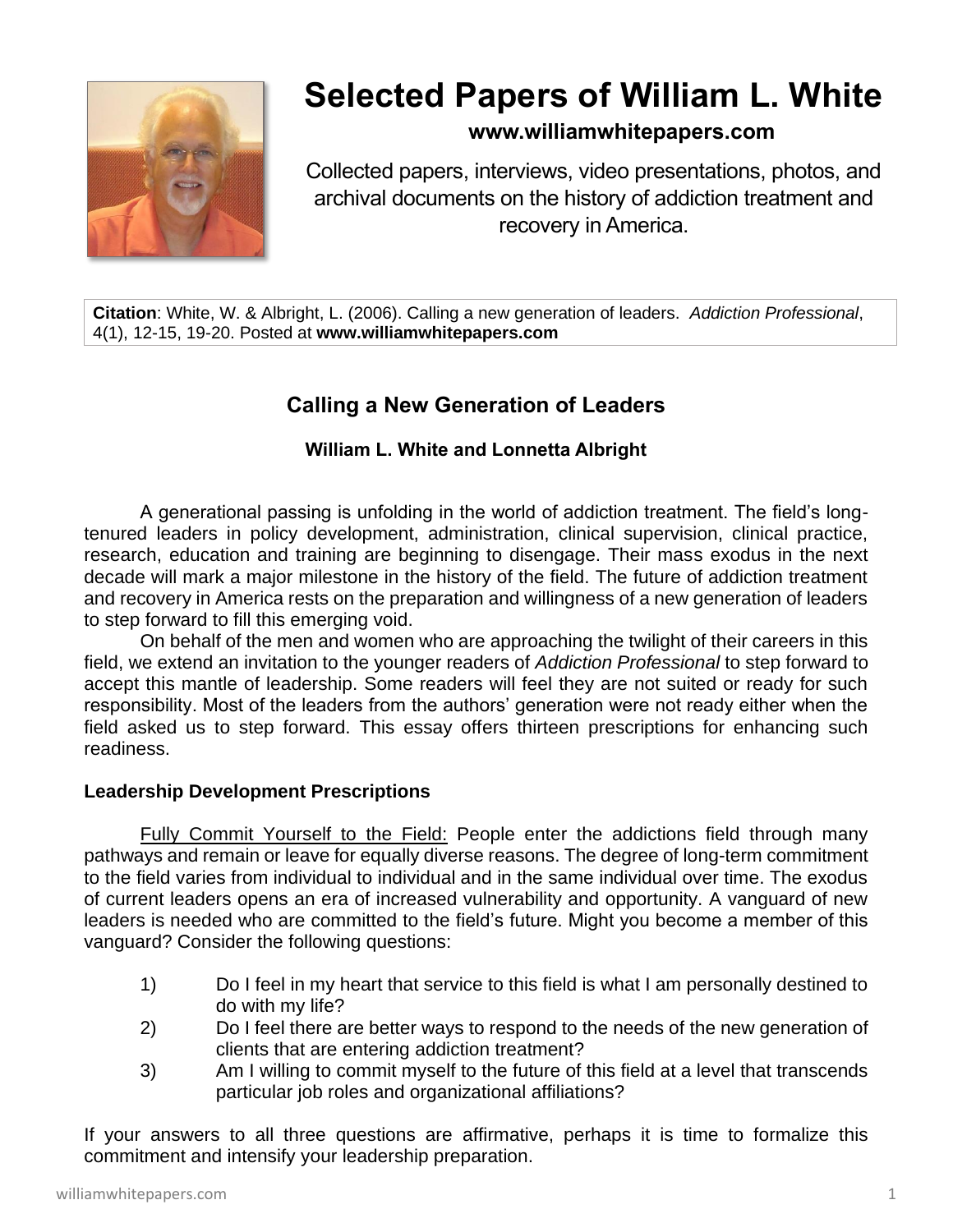Orient Yourself to the Field: A crucial early step in leadership preparation is getting yourself fully oriented to the field. This involves stepping outside your role and your organization to acquire knowledge of:

- The history of the field (White, 1998).
- The core ideas, values and service technologies that distinguish addiction treatment from other human service disciplines (White, 2004).
- The field's organizational infrastructure, including: --key extended agencies of the federal/state agencies(see agencies)

[http://www.niaaa.nih.gov](http://www.niaaa.nih.gov/)[,http://www.nida.nih.gov,](http://www.nida.nih.gov/) [http://csat.samhsa.gov\)](http://csat.samhsa.gov/)

--national trade associations (see [http://www.nasadad.org,](http://www.nasadad.org/) [http://www.naatp.org,](http://www.naatp.org/) [http://www.adpana.com,](http://www.adpana.com/) [http://www.asam.org,](http://www.asam.org/) and [http://naadac.org\)](http://naadac.org/).

--national program accreditation bodies (see <http://www.jcaho.org/accredited+organizations/behavioral+health+care/index.htm> and [http://www.carf.org\)](http://www.carf.org/).

--national addiction counselor trade associations and credentialing bodies (see [http://naadac.org](http://naadac.org/) and [http://www.icrcaoda.org\)](http://www.icrcaoda.org/).

--national advocacy groups (see [http://ncadd.org](http://ncadd.org/) and

[http://www.facesandvoicesofrecovery.org/main/index.php\)](http://www.facesandvoicesofrecovery.org/main/index.php).

--recovery mutual aid societies

(http://facesandvoicesofrecovery.org/resources/support\_home.php).

- The core people, organizations, ideas and service technologies that are pioneering new approaches to the treatment of women, adolescents, seniors, people of color, lesbian, gay, bisexual and transgendered people as well as people recovering from co-occurring medical and psychiatric disorders (see [http://www.nattc.org](http://www.nattc.org/) and <http://www.treatment.org/Externals/tips.html> for key resources).
- The core people and institutions that shape drug policy and treatment strategy at the federal level (see [http://www.whitehousedrugpolicy.gov\)](http://www.whitehousedrugpolicy.gov/).

Leadership preparation requires transcending what may have been a parochial involvement in the field, grasping a vision of the field as a whole, and getting a sense of the state of the field's infrastructure and emerging needs (See McLellan, Carise, & Kleber, 2003 for a recent review of the latter).

Develop a Personal Leadership Vision: Having committed and oriented oneself to the field, the question remains, "Committed to do what?" Aspiring leaders can formulate their own personal leadership vision by exploring six questions:

- 1) What core values and core service technologies of the treatment field need to be protected from future dilution, corruption or abandonment?
- 2) What unmet needs must the field address as it moves into the future?
- 3) How can we best reach the next generation of clients entering addiction treatment?
- 4) What unique assets do I possess that can nurture the future development of the field?
- 5) What issues and activities energize me at the deepest levels?
- 6) What major contributions or lasting legacy would I like to leave the field by the end of my career?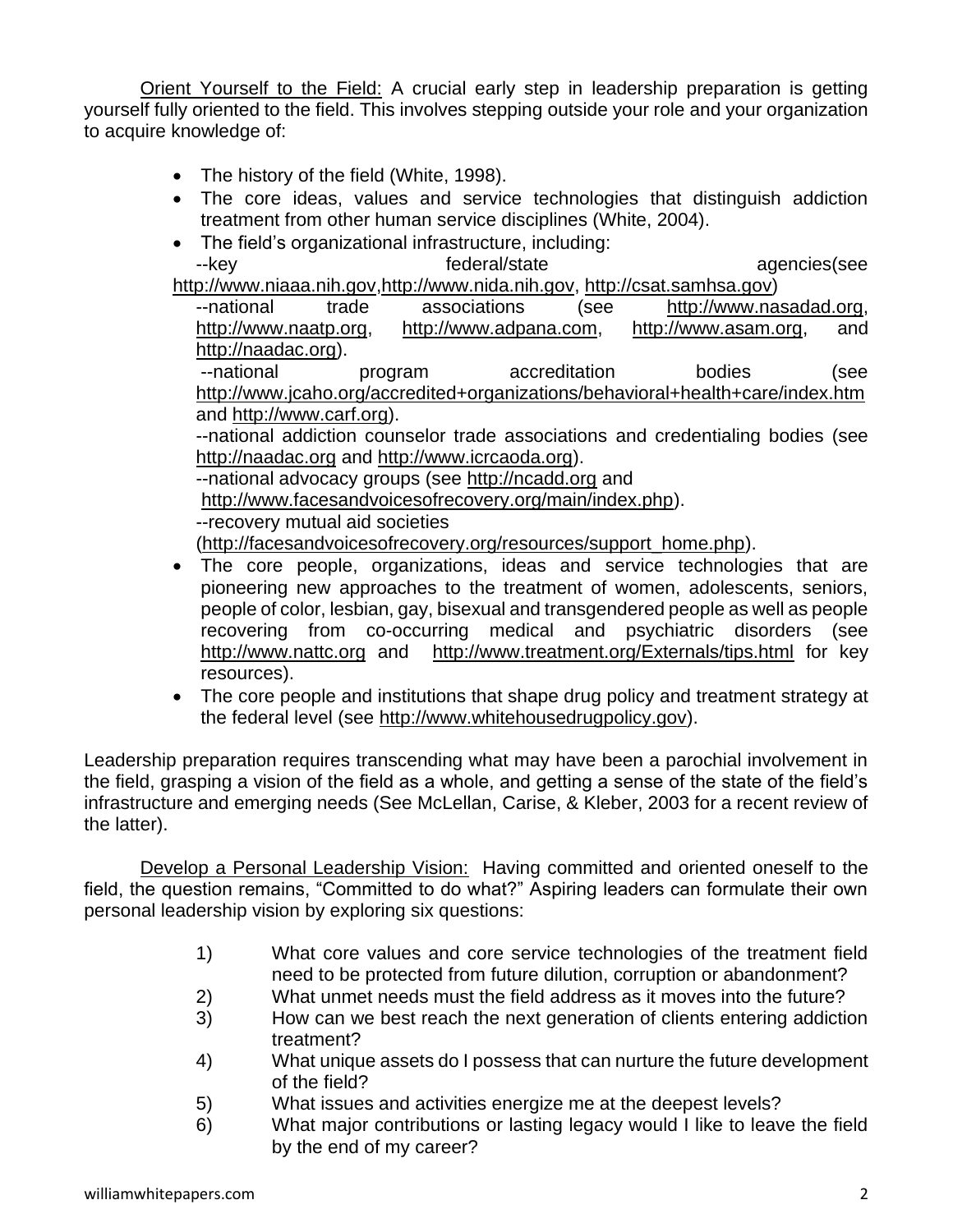A personal leadership vision can be formulated out of the intersection of the emerging needs of the field, what we do best, and those issues about which we are most passionate.

Study the Great Leaders: The best leaders do their homework—not only on technical subjects but also on the art of leadership itself. We recommend three kinds of reading as leadership preparation. We recommend the biographies and autobiographies of people who have left a positive imprint on the world, such as Abraham Lincoln, Frederick Douglass, Tatanka Yotanka (Sitting Bull), Mahatma Gandhi, Nelson Mandela, Martin Luther King Jr., Cesar Chavez, and Mother Teresa. We recommend the biographies or writings of recovery mutual aid pioneers (e.g., Bill Wilson and Jean Kirkpatrick), treatment pioneers (e.g., Dan Anderson and Marie Nyswander), science-to- practice advocates (e.g., William Miller and Tom McLellan), and public education and policy pioneers (e.g., Marty Mann and Harold Hughes). Finally, we recommend broader works on leadership. Ask leaders you admire what they have read that has inspired and guided them.

Expect Obstacles: Being a leader is not easy. Many obstacles will divert you from your leadership vision. You must face and overcome those rising from inside you—fear, reluctance, procrastination, and a sense of unworthiness (to name a few)—and those obstacles the world injects. Working your way through these roadblocks builds the courage, discipline and strength of character you will need as a leader. No one becomes a leader without being tested.

Expand Your Educational and Experiential Credentials: Once you have formulated a personal leadership vision, you can identify the new knowledge and skills you will need to acquire. The opportunities for career advancement in the next decade in the addictions field will be enormous, but many of today's workers will be thrust into positions for which they are unprepared. Now is the window of opportunity for such preparation. If you have considered advancing your educational/professional credentials or receiving specialized training, now is the time. For those seeking specialty training in addiction studies, a national directory of these programs can be found at http://www.nattc.org/degrees/search.asp. Questions to consider in this credential building process include the following:

- 1) What specialty degree or training will most empower me to fulfill my personal leadership plan?
- 2) What educational and training resources are geographically and financially accessible to me?
- 3) To what extent will my current employer support my continued education?

There is also a level of experiential knowledge that will enhance your future as a leader in addiction treatment. Many of us have risen through the ranks within particular types of programs that provided great depth of experience but were limited in their scope. Answering the following questions can help identify such limitations.

- 1) What organizational settings (rural, urban, suburban) have I not worked within?
- 2) What treatment philosophies and modalities do I need to understand more fully?
- 3) With what client populations am I least familiar, e.g., adolescents, women, and people with co-occurring disorders?
- 4) Are there particular ethnic cultures about which my knowledge and direct experience is limited?

Deficiencies can be rectified via new jobs or job assignments or arranging orientation visits or brief internships within programs that will broaden your experience.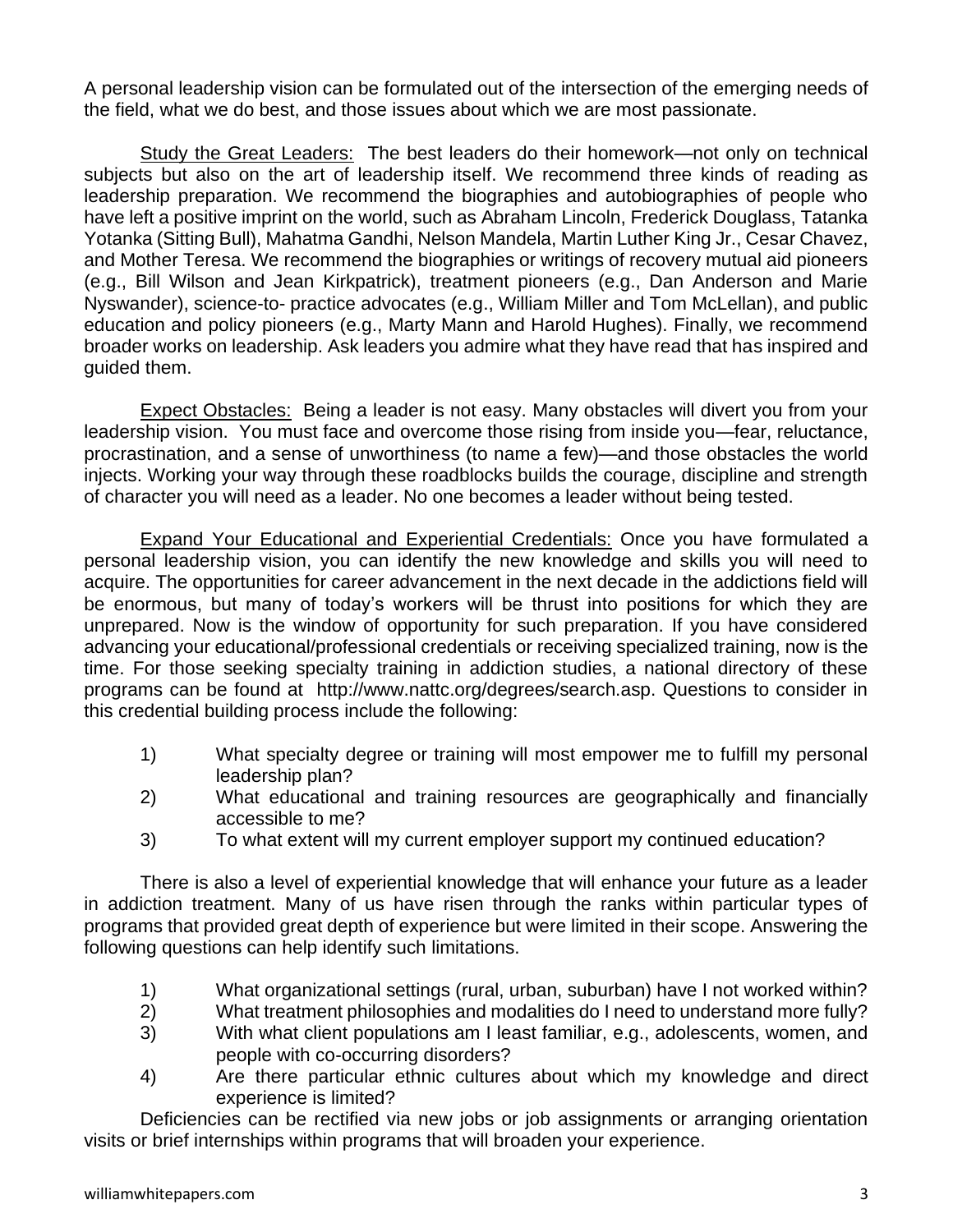Actively Participate in Professional Associations: One of the things that distinguishes true leaders is their ability to rise above personal and institutional interests to represent the broader needs of the field and its service constituents. One way of transcending these parochial interests is activism within professional associations. If you aspire to be a leader in the treatment field, it is time you became active in one or more of these associations. Consider the following questions:

- 1) What national, state or local professional associations have the greatest potential influence on the future of addiction treatment and recovery in America?
- 2) What associations have current or potential influence on those issues about which I am most concerned?
- 3) How could I influence these associations in the coming years?

Cultivate Professional Mentors: Cultivating mentorship relationships with existing leaders is a particularly effective method of leadership preparation. Such mentorship experiences can vary from the very focused and time-limited to those that evolve into sustained professional collaborations. As you explore the development of a mentorship network, consider the following questions:

- 1) If you could receive focused education and professional guidance from any existing leaders, whom would you choose? (Remember, the Internet has eliminated problems of geographical access.)
- 2) What would you most want from these individuals? (Be as specific as possible.)
- 3) Is there a logical sequence of your work with these individuals, e.g., learning from one that would prepare you for work with another?

Participate in Formal Leadership Development Institutes: Leading organizations within the addictions treatment field are recognizing the coming leadership crisis and are responding with a variety of leadership development and succession planning initiatives. These efforts include formal leadership development institutes that recruit aspiring leaders and provide structured training and mentorship opportunities. Participation in a leadership development institute can be an intensely stimulating and rewarding experience. CSAT-funded Addiction Technology Transfer Centers (http://www.nattc.org/leaderInst/index.htm), state addiction treatment agencies, addiction studies programs and private foundations have launched leadership development institutes. Contact your state agency or regional ATTC to identify leadership development programs in your area (See http://www.nattc.org/regCenters.html for a listing of the ATTCs).

Build Networks of Influence: Leadership is the strategic use of one's self and one's sphere of relational influences to affect the world. Aspiring leaders build relational networks within their own organization, within the larger field and within the field's operating environment. Network building and maintenance are arts and skills that take a lifetime to fully develop. Those leaders with the greatest long-term impact on their fields often develop this capacity early in their careers. The multiple purposes of network building by aspiring leaders include gaining access to and influence upon those already in positions of power, opening leadership opportunities and creating networks of people who can act in concert to influence treatment policies and funding. In light of the importance of this dimension, consider the following questions:

1) Where are my relational networks weakest: inside my own organization, inside the communities I serve, inside the larger field of addiction treatment or inside the field's larger political and cultural environment?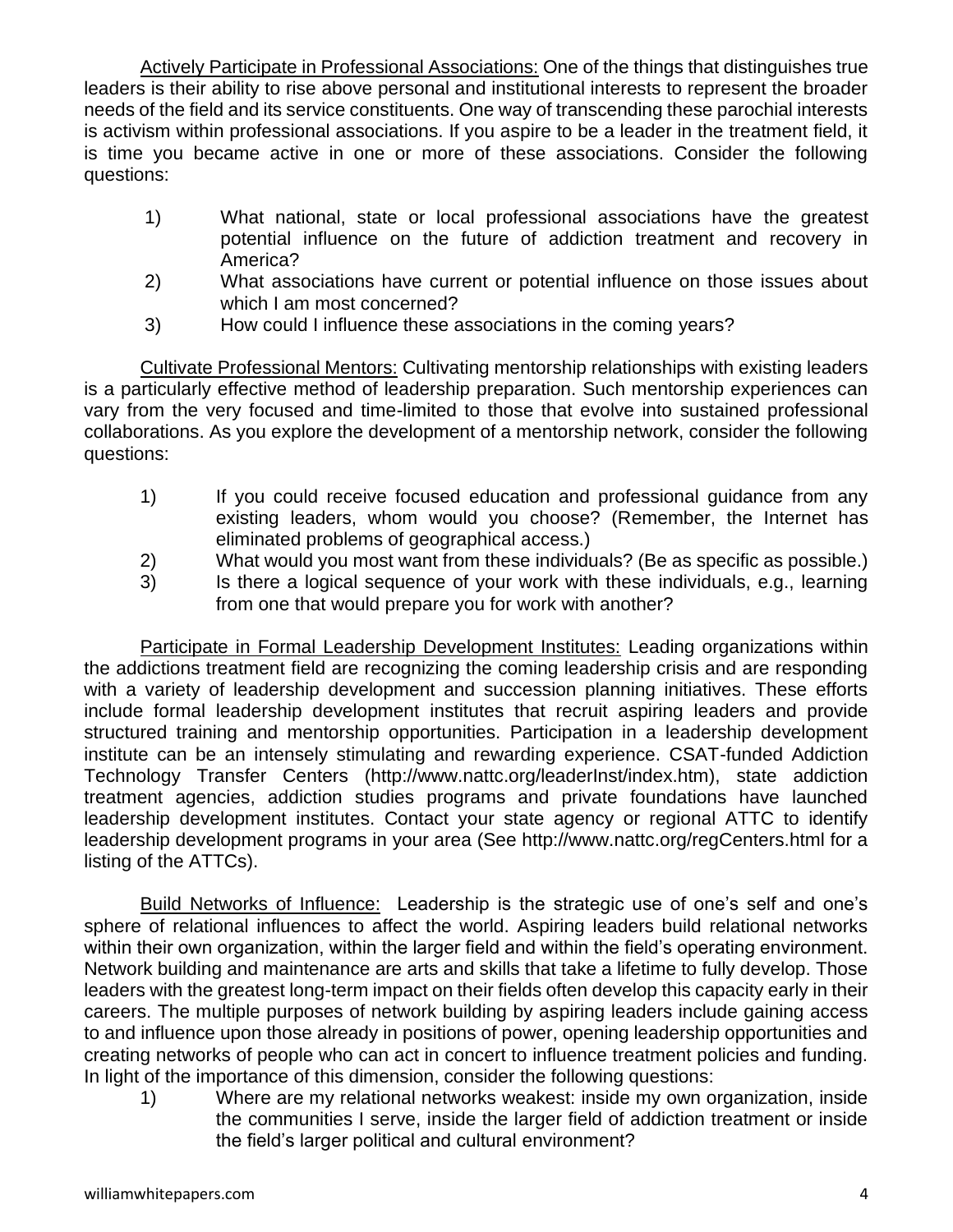- 2) What relationships are at risk of falling from my network due to lack of maintenance on my part?
- 3) What key relationships do I need to develop in order to extend my sphere of influence?

Recognize and Manage Toxic Personal and Organizational Processes: Leadership evolves in tandem with one's own personal development and in the context of evolving political, economic, cultural and organizational processes. Aspiring leaders need to recognize windows of vulnerability (developmental crises, personal impairment, lapses in one's ethical guidance system) that can lead to falls from grace. (All leaders are prone to the Curse of Icarus: a plunging fall to earth following infatuation with oneself and one's achievements and power.) It is also important to recognize toxic organizational processes that can weaken one's integrity and undermine the health of one's organization. There are also cultural processes within stigmatized groups that contribute to the internal scapegoating of organizational leaders and the sabotage of such leaders by culturally dominant institutions. Aspiring leaders should become students of such organizational and cultural processes. We would recommend studies of the rise and fall of the most historically notable treatment institutions (and their leaders), including the conflictridden demise of the New York State Inebriate Asylum (Crowley & White, 2004), the implosion of Synanon (Janzen, 2001), and the over-extension and financial collapse of Parkside Medical Services (White, 1998).

Strengthen Your Health and Character: Leadership demands exerting sustained pressure that can compromise one's physical, emotional and relational health. Such pressure can also magnify minor character defects in ways that can wound individuals, organizations and the larger field (Remember the Curse of Icarus.). Successful leaders consciously protect and enhance their health and cultivate rituals of daily living that strengthen their personal character. Such activities include:

- cultivating daily habits of health maintenance,
- balancing one's professional and personal life,
- developing decompression rituals that smooth the transition between work and home,
- using time-out periods for physical, emotional and spiritual renewal,
- building and nurturing one's family and social replenishment network,
- maintaining centering rituals that keep one focused on life priorities (valuefocused reading, prayer, meditation, self-reflection),
- developing rituals of interaction with kindred spirits (people who share your aspiration values), and
- participating in unpaid acts of service to the community.

Conduct Yourself as a Role Model: The leader's day-to-day behaviors exemplify or undermine the aspirational values of his or her organization and the larger field. To aspire to leadership is to accept a mantle of responsibility to conduct one's life in a way that elevates those around us. Such a responsibility entails:

- eliminating excessive and toxic behaviors (e.g., smoking),
- sustaining respectful, nurturing, non-exploitive relationships in our personal and professional lives, and
- exhibiting a high level of ethical sensitivity and skills in ethical decision-making (See Bissell & Royce, 1987; White & Popovits, 2001).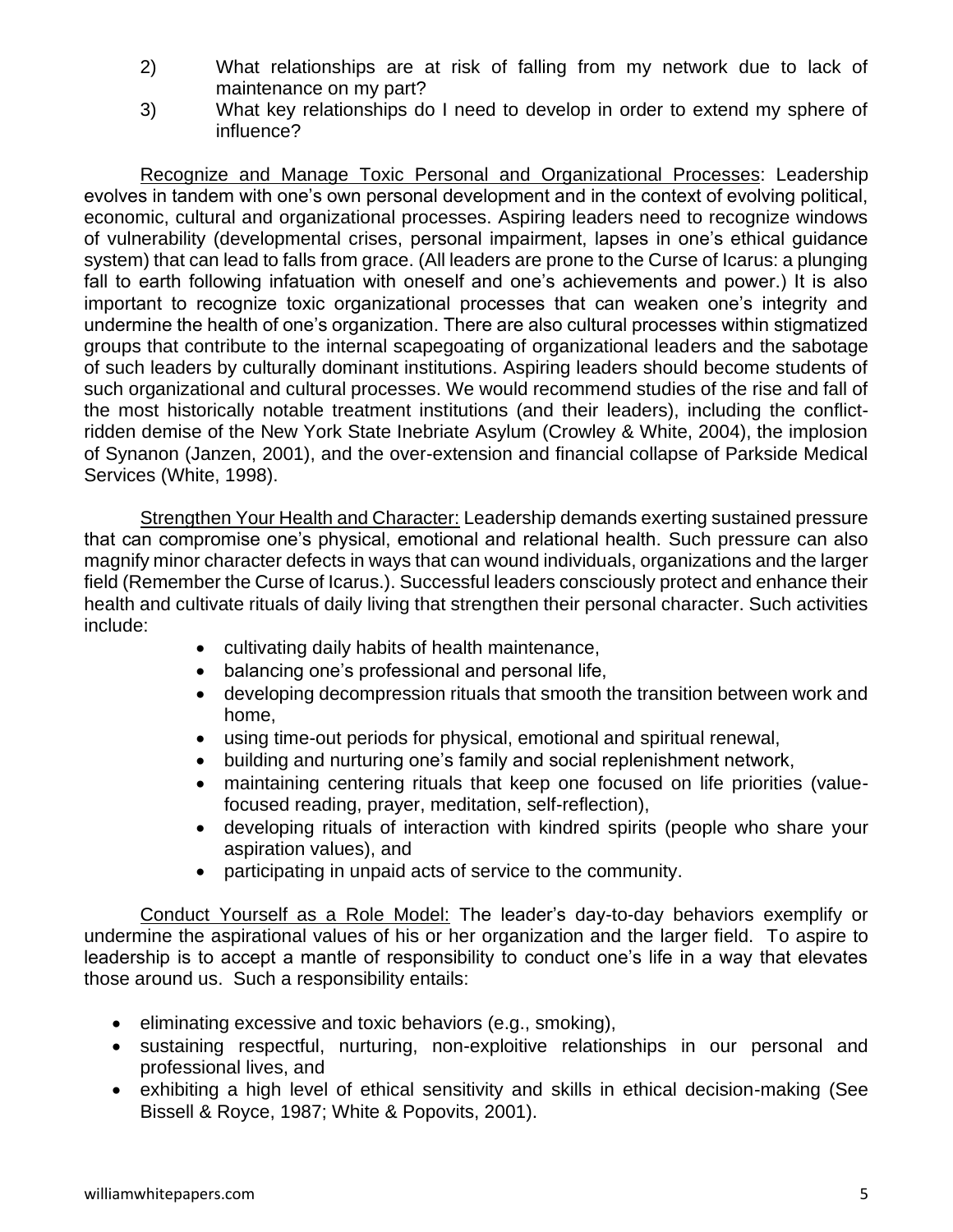Create a Personal Leadership Plan: Leadership can happen by happenstance or by design. We recommend creating a personal leadership plan that integrates many of the potential activities identified above and prioritizes and sequences them. This plan should answer two basic questions:

- 1) What type of role do I want to be serving within the field five years from now?
- 2) What are the steps I need to take to reach that goal?

The purpose of such a plan is to provide purpose and direction to your professional life. Your plan will require regular revision as your goals become more refined and as the world decides to close some doors and open others for you. Many leaders look back and see careers that more closely resemble improvised jazz than scored music, and yet they see a thread of order in the milestones of their careers that set the stage for their ultimate contributions to the field.

Continually Re-assess Yourself: Constantly self-evaluate yourself and ask people who you trust and admire for their candid opinions about your evolving capabilities and performance. What you are looking for is not flattery but feedback that is honest, brutally specific and useful. Most leaders have a zone of effectiveness, and regularly drift toward or beyond the boundaries of this zone. Self-assessment and feedback activities constitute an important professional guidance system. Successful leaders have the ability to utilize these activities to re-engineer themselves several times over the course of their careers.

Study and Engage the Next Generation: The best leaders study and engage the generations below them. They leave a living legacy through their influence on those they have developed. (They also learn a great deal from those coming behind them.) Look closely to see if you can spot the bright and rising stars around you. Who should you be taking with you on your leadership journey?

#### **Tentative Steps**

For those early in your career or at a point of mid-career re-evaluation, the move toward leadership can begin with small acts: joining or becoming more active in a professional association, subscribing to a journal that will help you stay abreast of developments in the field, using the Internet to connect with the larger currents and debates in the field, reading some of the field's classic or new texts, visiting or volunteering at a program other than where you work, making a professional presentation, or authoring a journal article.

#### **An Invitation**

Two closing points are warranted given the number of the above prescriptions. First, no leader ever fully achieves their optimum level of knowledge, sensitivity, and skill, nor do they perfectly apply the assets they possess. Second, while the burdens of leadership may seem excessive, they are offset by the deep satisfaction that leadership in this field can bring.

The ultimate goal of the addictions treatment field is to provide a portal of entry into the world of recovery and to prepare individuals and families for the long-term recovery process. Witnessing the miracles of individual and family recovery and knowing one played a role in such transformations are among the most sacred experiences in this field. Assuring that these miracles continue is worth the burden of leadership. The authors' generation is about to pass the torch of leadership. Are you prepared and ready to accept it? The clock is ticking.

**Acknowledgment:** Financial **s**upport for this paper was provided by the Great Lakes Addiction Technology Transfer Center (Great Lakes ATTC), which is funded by the Substance Abuse and